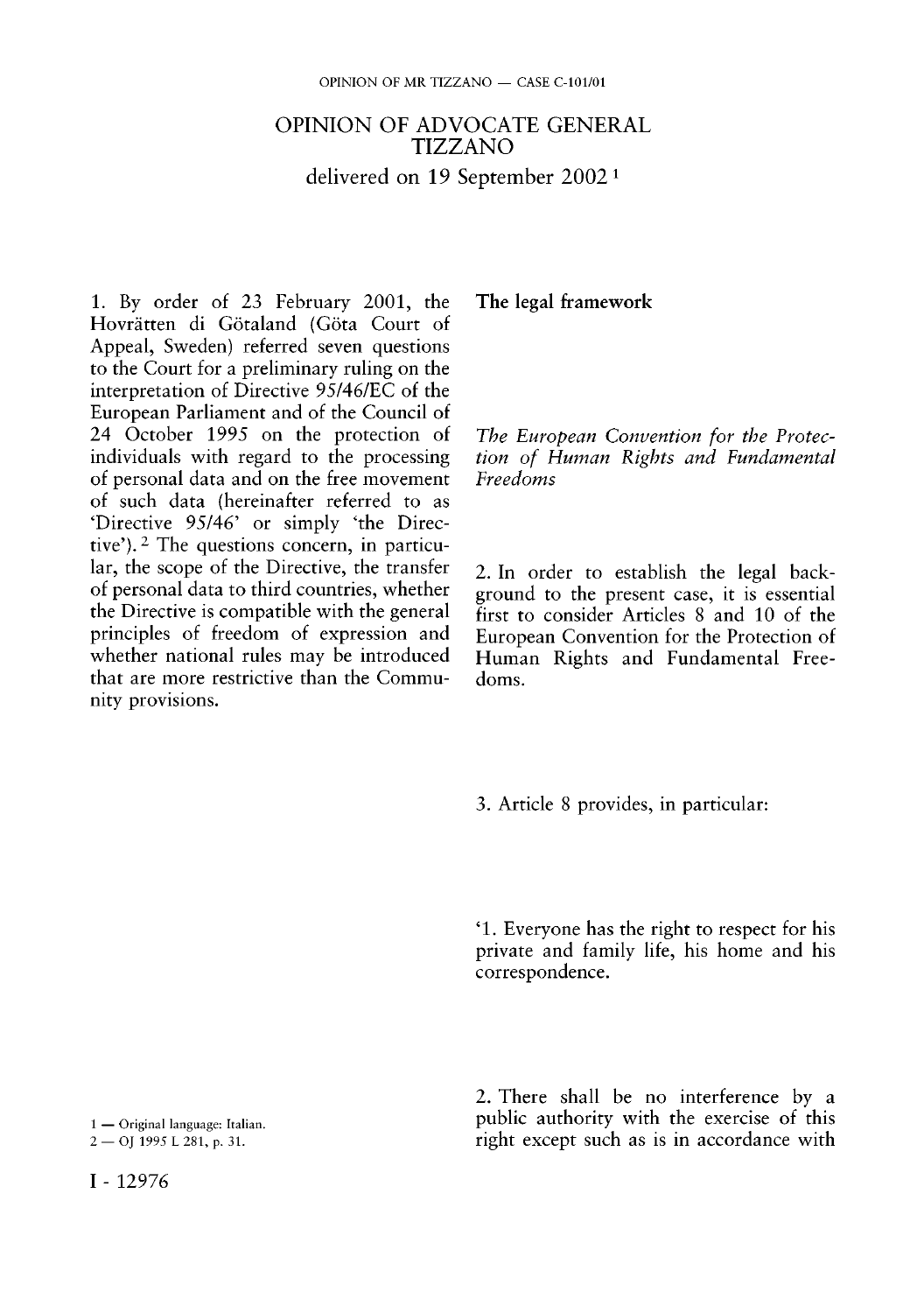the law and is necessary in a democratic society in the interests of national security, public safety or the economic well-being of the country, for the prevention of disorder or crime, for the protection of health or morals, or for the protection of the rights and freedoms of others'.

4. Article 10, on the other hand, provides:

*Directive 95/46* 

5. The relevant Community provision is Directive 95/46, adopted on the basis of Article 100a of the EC Treaty (now Article 95 EC) to encourage the free movement of personal data by harmonising the laws, regulations and administrative provisions of the Member States on the protection of individuals with respect to the processing of such data.

'1. Everyone has the right to freedom of expression. This right shall include freedom to hold opinions and to receive and impart information and ideas without interference by public authority and regardless of frontiers. This article shall not prevent States from requiring the licensing of broadcasting, television or cinema enterprises.

2. The exercise of these freedoms, since it carries with it duties and responsibilities, may be subject to such formalities, conditions, restrictions or penalties as are prescribed by law and are necessary in a democratic society, in the interests of national security, territorial integrity or public safety, for the prevention of disorder or crime, for the protection of health or morals, for the protection of the reputation or rights of others, for preventing the disclosure of information received in confidence, or for maintaining the authority and impartiality of the judiciary'.

6. The Directive is based on the idea that 'the difference in levels of protection of the rights and freedoms of individuals, notably the right to privacy, with regard to the processing of personal data afforded in the Member States may prevent the transmission of such data from the territory of one Member State to that of another Member State [and that] this difference may therefore constitute an obstacle to the pursuit of a number of economic activities at Community level, distort competition and impede authorities in the discharge of their responsibilities under Community law' (seventh recital in the preamble). The Community legislature therefore considered that 'in order to remove the obstacles to flows of personal data, the level of protection of the rights and freedoms of individuals with regard to the processing of such data must be equivalent in all Member States'. To that end, it considered that a harmonisation measure at Community level was needed inasmuch as the objective of free movement of personal data, 'is vital to the internal market but cannot be achieved by the Member States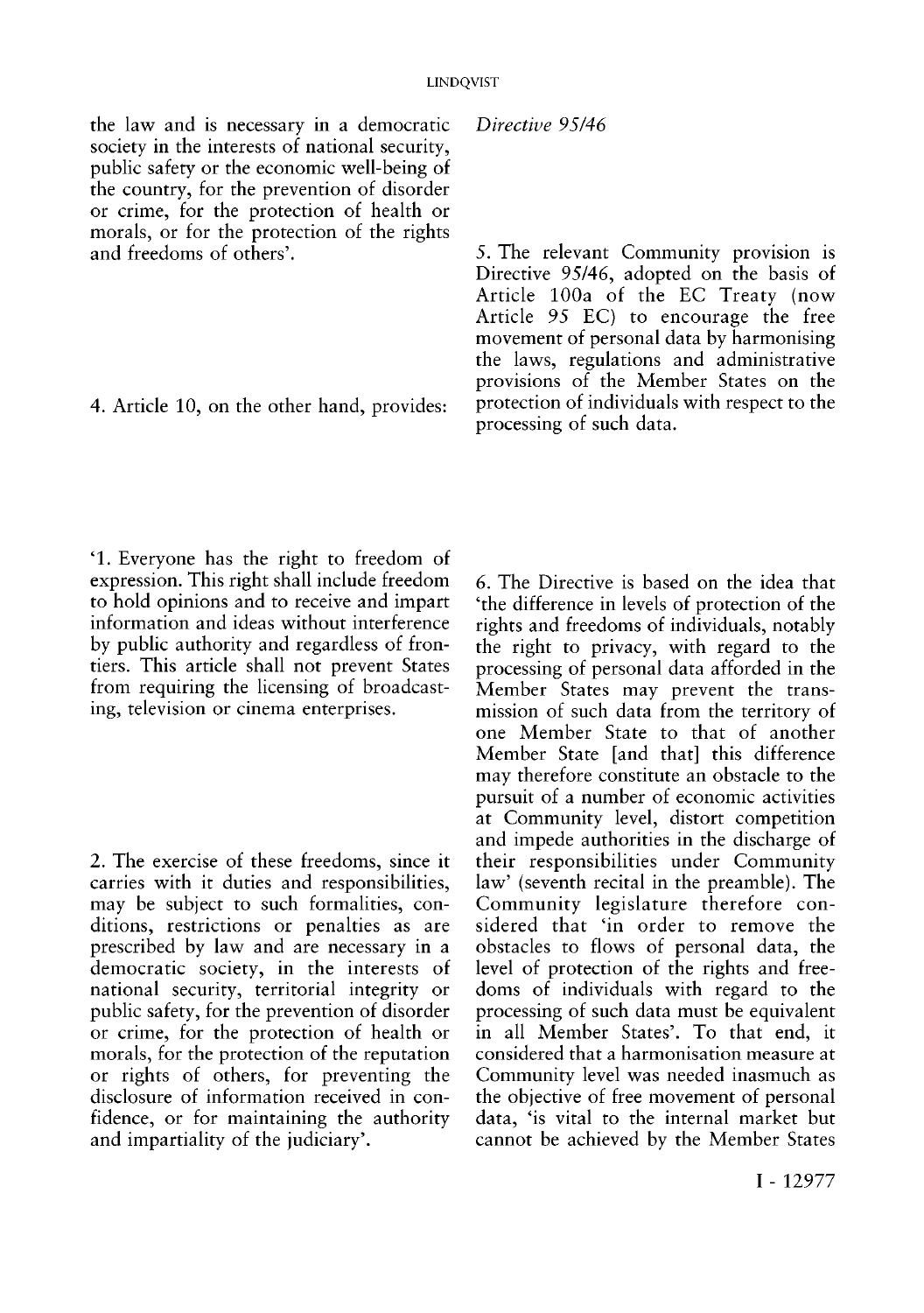alone, especially in view of the scale of the divergences which currently exist between the relevant laws in the Member States and the need to coordinate the laws of the Member States so as to ensure that the cross-border flow of personal data is regulated in a consistent manner that is in keeping with the objective of the internal market as provided for in Article 7 of the Treaty' (eighth recital). Following the adoption of a harmonisation measure, on the other hand, 'given the equivalent protection resulting from the approximation of national laws, the Member States will no longer be able to inhibit the free movement between them of personal data on grounds relating to protection of the rights and freedoms of individuals, and in particular the right to privacy' (ninth recital).

7. That being said, the Community legislature took the view that in determining a level of protection 'equivalent in all Member States' it was essential to take account of the requirement that 'the fundamental rights of individuals' should be safeguarded (third recital). In that light, it considered in particular that 'the object of the national laws on the processing of personal data is to protect fundamental rights and freedoms, notably the right to privacy, which is recognised both in Article 8 of the European Convention for the Protection of Human Rights and Fundamental Freedoms and in the general principles of Community law'. For that reason, it considered that 'the approximation of those laws must not result in any lessening of the protection they afford but must, on the contrary, seek to ensure a high level of protection in the Community' (tenth recital).

8. Those premisses and grounds must accordingly be borne in mind when interpreting Article 1, which defines the object of the Directive in the following terms:

'1. In accordance with this Directive, Member States shall protect the fundamental rights and freedoms of natural persons, and in particular their right to privacy with respect to the processing of personal data.

2. Member States shall neither restrict nor prohibit the free flow of personal data between Member States for reasons connected with the protection afforded under paragraph 1'.

9. As regards the principal definitions set out in Article 2 of the Directive, it should be borne in mind for present purposes that:

(a) 'personal data' means 'any information relating to an identified or identifiable natural person ("data subject"); an identifiable person is one who can be identified, directly or indirectly, in particular by reference to an identifi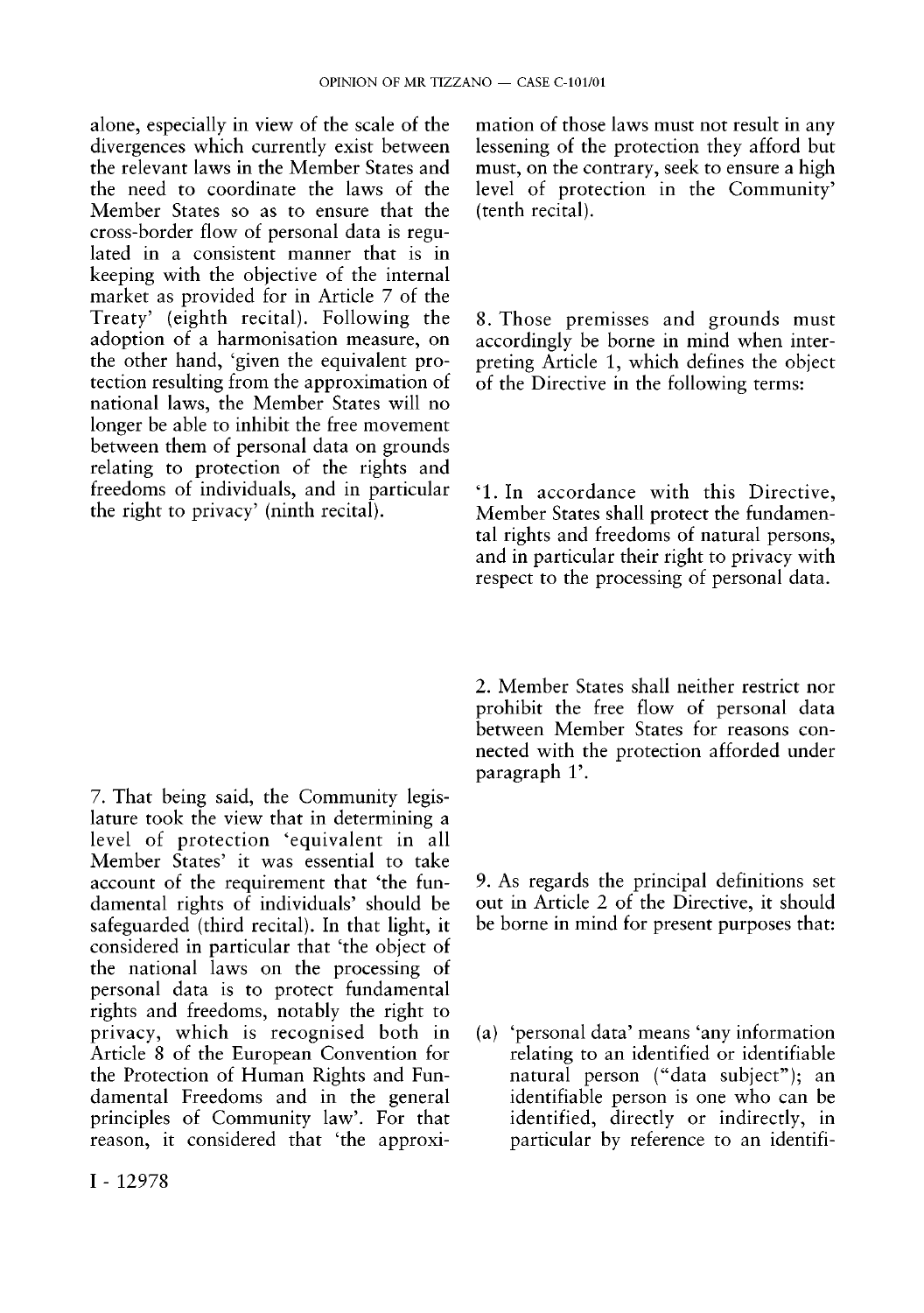cation number or to one or more factors specific to his physical, physiological, mental, economic, cultural or social identity';

(b) 'processing of personal data' means 'any operation or set of operations which is performed upon personal data, whether or not by automatic means, such as collection, recording, organisation, storage, adaptation or alteration, retrieval, consultation, use, disclosure by transmission, dissemination or otherwise making available, alignment or combination, blocking, erasure or destruction';

(c) 'personal data filing system' means 'any structured set of personal data which are accessible according to specific criteria, whether centralised, decentralised or dispersed on a functional or geographical basis';

10. Article 3 defines the scope of the Directive, specifying in paragraph 1 that it is to apply 'to the processing of personal data wholly or partly by automatic means, and to the processing otherwise than by automatic means of personal data which form part of a filing system or are intended to form part of a filing system'. Paragraph 2 provides that it is not to apply to the processing of personal data:

— 'in the course of an activity which falls outside the scope of Community law, such as those provided for by Titles V and VI of the Treaty on European Union and in any case to processing operations concerning public security, defence, State security (including the economic well-being of the State when the processing operation relates to State security matters) and the activities of the State in areas of criminal law';

- (d) 'controller' means 'the natural or legal person, public authority, agency or any other body which alone or jointly with others determines the purposes and means of the processing of personal data'.
- or 'by a natural person in the course of a purely personal or household activity'. 3

<sup>3 —</sup> As examples of activities which are 'exclusively personal or domestic', the 12th recital mentions in particular 'cor-respondence and the holding of records of addresses'.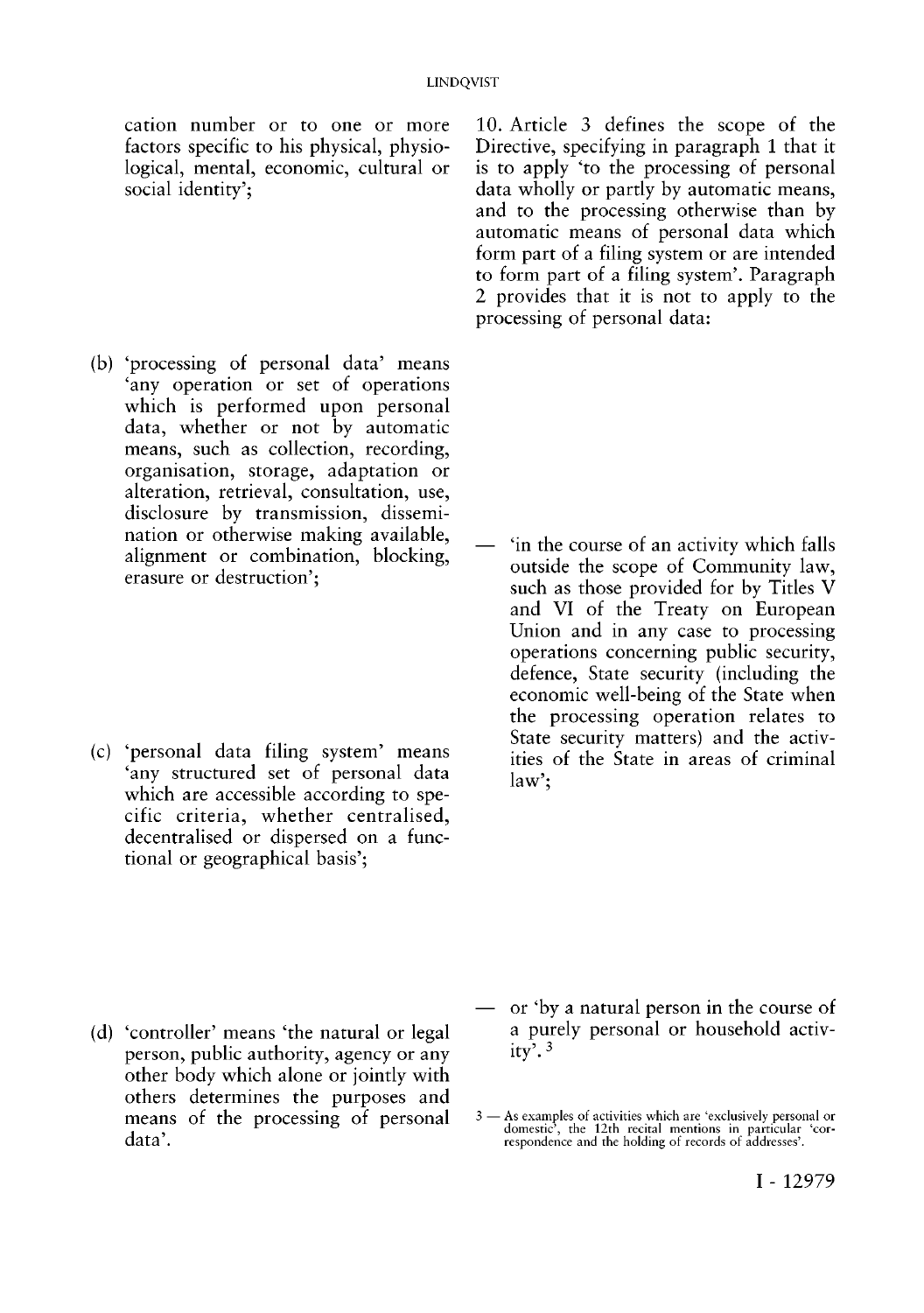11. For present purposes, some of the provisions of Chapter II of the Directive ('General rules on the lawfulness of the processing of personal data', Articles 5-21), are also important, notably Article 7, which concerns the cases in which 'personal data may be processed'. In that connection, it should be pointed out in particular that Article 7(a) provides that, as in other instances of no relevance to the present case, such data may be processed only if 'the data subject has unambiguously given his consent'.

12. Article 8, on the other hand, lays down special rules for certain categories of sensitive data. In particular, paragraph 1 provides that, in principle, 'Member States shall prohibit the processing of personal data revealing racial or ethnic origin, political opinions, religious or philosophical beliefs, trade-union membership, and the processing of data concerning health or sex life'. Along with other exceptions that are not relevant here, paragraph 2 provides that that provision is not to apply where 'the data subject has given his explicit consent to the processing of those data, except where the laws of the Member State provide that the prohibition referred to in paragraph 1 may not be lifted by the data subject's giving his consent'.

13. To reconcile the requirement of protection as regards the processing of personal data with the principle of freedom of expression, Article 9 therefore specifies that

'Member States shall provide for exemptions or derogations from the provisions of this Chapter, Chapter IV and Chapter VI for the processing of personal data carried out solely for journalistic purposes or the purpose of artistic or literary expression only if they are necessary to reconcile the right to privacy with the rules governing freedom of expression'.

14. Still on the subject of the 'General rules on the lawfulness of the processing of personal data', it must also be noted for present purposes that under Article 18, with certain exceptions, prior notification of any processing of personal data must be given by the controllers to the appropriate supervisory authorities to be appointed in the Member States.

15. Lastly, under Article 25 of the Directive, 'the transfer to a third country of personal data which are undergoing processing or are intended for processing after transfer may take place only if... the third country in question ensures an adequate level of protection' (paragraph 1). The adequacy of the level of protection 'shall be assessed in the light of all the circumstances surrounding a data transfer operation or set of data transfer operations; particular consideration shall be given to the nature of the data, the purpose and duration of the proposed processing operation or operations, the country of origin and country of final destination, the rules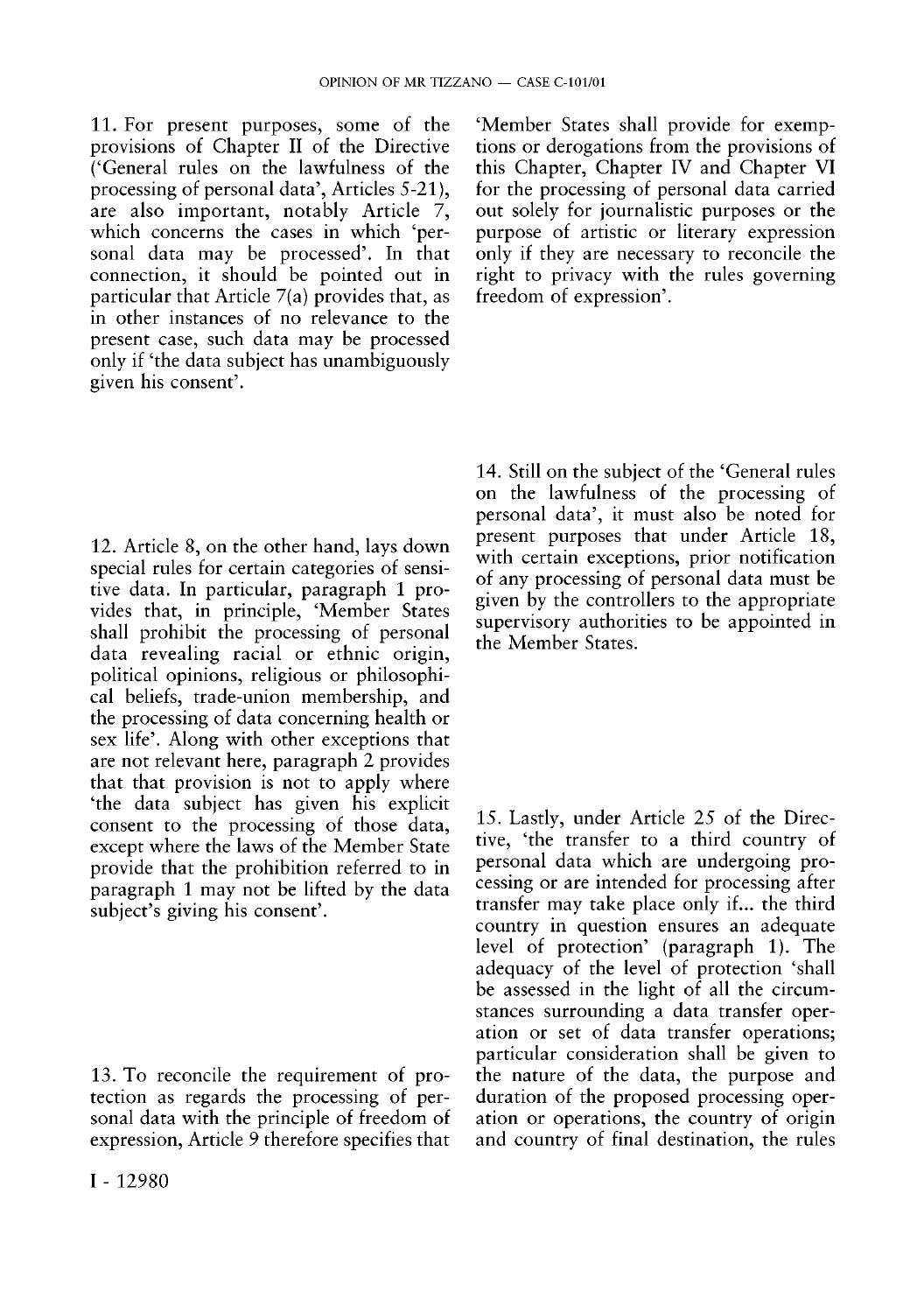of law, both general and sectoral, in force in the third country in question and the professional rules and security measures which are complied with in that country' (paragraph 2).

#### *The relevant Swedish provisions*

16. Sweden implemented Directive 95/46 by means of the Personuppgiftslagen (law on personal data). 4 For present purposes, it is noteworthy that, under Section 49(1)(b) to (d) of that law, the following offences are subject to prosecution in Sweden: failure to notify the competent supervisory authority (the Datainspektionen) of any processing of personal data by automatic means; processing sensitive data, including data relating to health; and transferring processed personal data to a third country without authorisation. It is also clear from the *travaux préparatoires* for the Personuppgiftslagen that that law is not intended to differ in scope from the Directive.

### **Facts and procedure**

17. **In** autumn 1998, in addition to her normal job, Mrs Bodil Lindqvist was carrying out voluntary work as a catechist in the parish of Alseda in Sweden. In the

course of her work, to enable the parishioners to obtain easily the information they needed, Mrs Lindqvist set up a home page on the Internet with information about herself, her husband and 16 colleagues in the parish, giving only their first name in some cases and their full name in others. In addition, the home page described, in a mildly humorous manner, her colleagues' jobs and hobbies; and in some cases their family circumstances were outlined, and telephone numbers and other personal information given. One of the various items of interest for present purposes was a report that a colleague was on half-time on medical grounds because she had injured her foot. The home page was also accessible through the Swedish Church's home page, with which a link had been set up at Mrs Lindqvist's request.

18. Mrs Lindqvist had not told her colleagues about the home page or sought their consent to process their data. The Datainspektionen had not been informed that the home page was being set up, nor had it been notified of any processing of personal data. The home page was shortlived, however, as Mrs Lindqvist quickly took steps to remove it as soon as she became aware that some of her colleagues were unhappy about it.

19. Although the home page was removed promptly, Mrs Lindqvist was prosecuted in Sweden under Paragraph  $49(1)(b)$  to (d) of

<sup>4 —</sup> Personuppgiftslagen, Svensk författningssamling (SFS) 1998:204.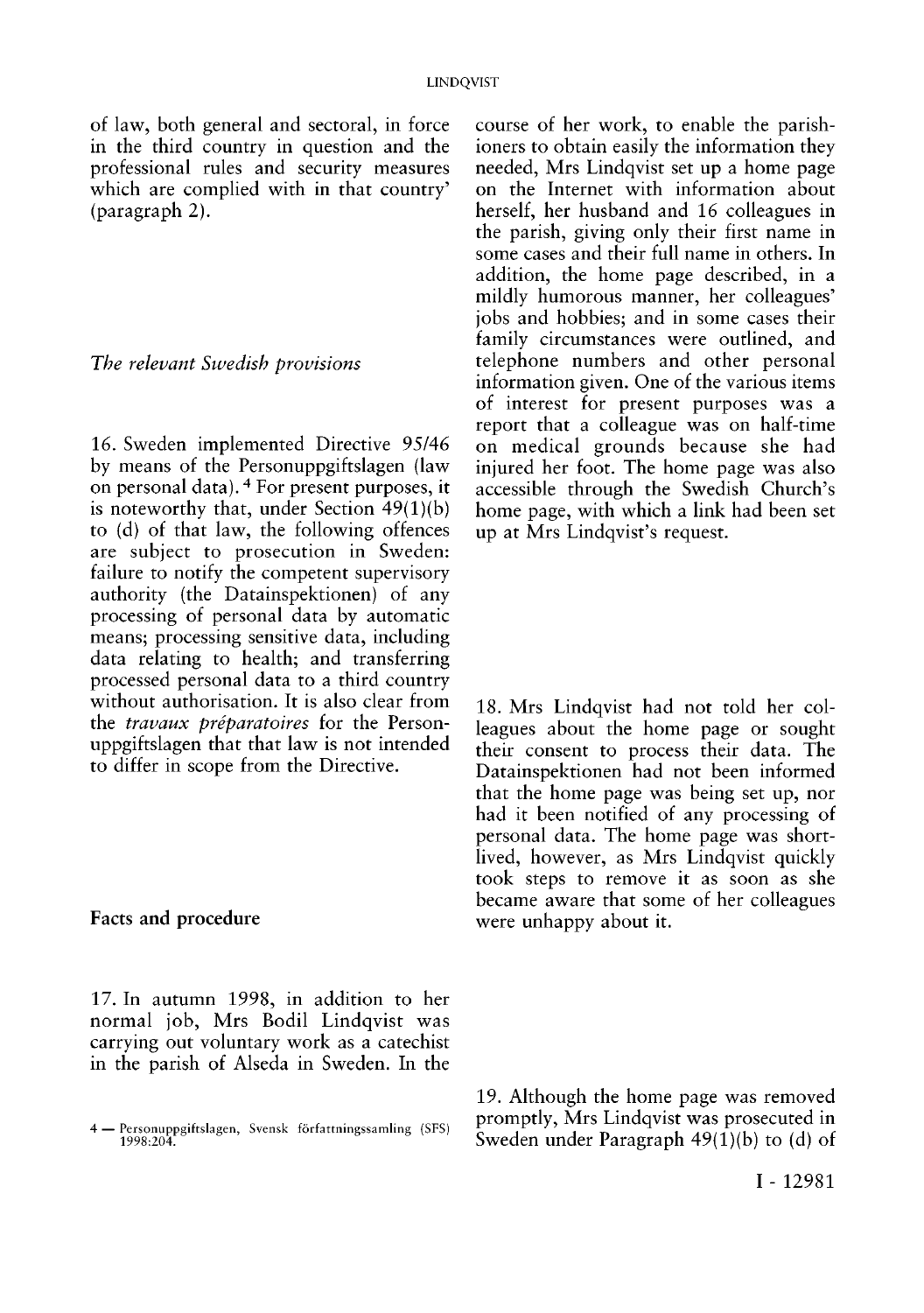the Personuppgiftslagen for setting it up. It was claimed in particular that she had processed data by automatic means without giving prior written notification to the Datainspektionen; that she had processed sensitive data, such as the data relating to her colleague's injury and subsequent halftime employment on medical grounds; and that she had transferred processed personal data to a third country without authorisation.

'(1) Is the mention of a person — by name or with name and telephone number — on an Internet home page an action which falls within the scope of the Directive? Does it constitute "the processing of personal data wholly or partly by automatic means" to list on a self-made Internet home page a number of persons with comments and statements about their jobs and hobbies etc?

20. Mrs Lindqvist accepted that the facts alleged by the prosecutor were true but contended that they did not constitute an offence. Her arguments were, however, rejected by the court hearing the case, which fined her in a ruling which Mrs Lindqvist subsequently appealed before the Hovrätten.

(2) If the answer to the first question is no, can the act of setting up on an Internet home page separate pages for about 15 people with links between the pages which make it possible to search by first name be considered to constitute "the processing otherwise than by automatic means of personal data which form part of a filing system or are intended to form part of a filing system" within the meaning of Article 3(1)?

21. As doubts arose in the course of the proceedings as to whether the Swedish legislation was consistent with the provisions of the Directive and complex issues were raised regarding the interpretation of those provisions, the Hovrätten stayed proceedings in order to refer the following questions to the Court of Justice for a preliminary ruling:

If the answer to either of those questions is yes, the Hovrätten also asks the following questions:

(3) Can the act of loading information of the type described about work colleagues onto a private home page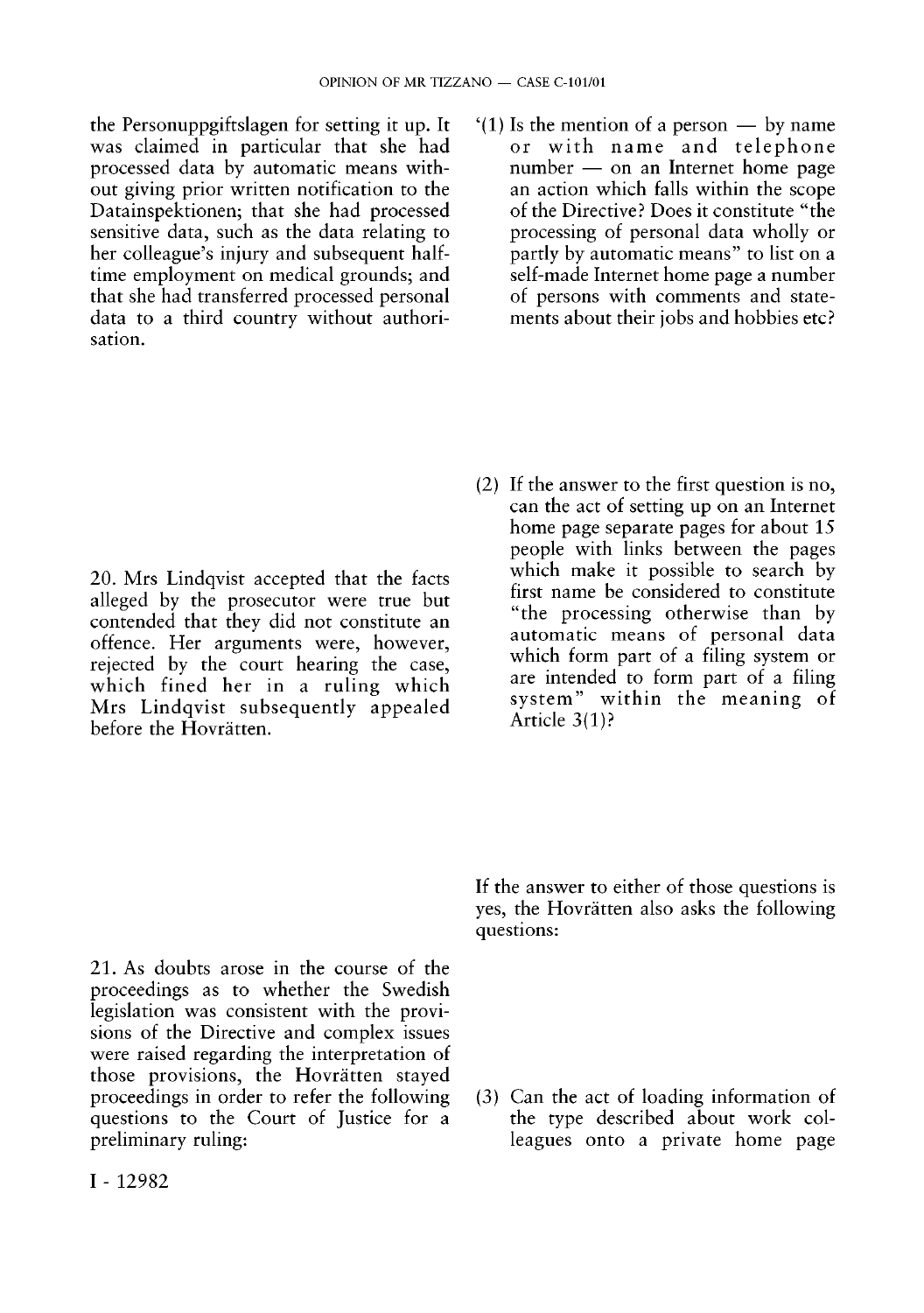which is none the less accessible to anyone who knows its address be regarded as outside the scope of the directive on the ground that it is covered by one of the exceptions in Article 3(2)?

- (6) Can the provisions of the Directive, in a case such as the above, be regarded as bringing about a restriction which conflicts with the general principles of freedom of expression or other freedoms and rights, which are applicable within the EU and are enshrined in *inter alia* Article 10 of the European Convention for the Protection of Human Rights and Fundamental Freedoms?
- (4) Is information on a home page stating that a named colleague has injured her foot and is on half-time on medical grounds personal data concerning health which, according to Article 8(1), may not be processed?

Lastly, the Hovrätten wishes to ask the following question:

- (5) The Directive prohibits the transfer of personal data to third countries in certain cases. If a person in Sweden uses a computer to load personal data onto a home page stored on a server in Sweden — with the result that personal data become accessible to people in third countries — does that constitute a transfer of data to a third country within the meaning of the Directive? Would the answer be the same even if, as far as known, no one from the third country had in fact accessed the data or if the server in question is actually physically in a third country?
- (7) Can a Member State, as regards the issues raised in the above questions, provide more extensive protection for personal data or give it a wider scope than the Directive, even if none of the circumstances described in Article 13 exists?'

22. In the subsequent proceedings before the Court, in addition to Mrs Lindqvist and the Kingdom of Sweden, the Kingdom of the Netherlands, the United Kingdom and the Commission also submitted observations.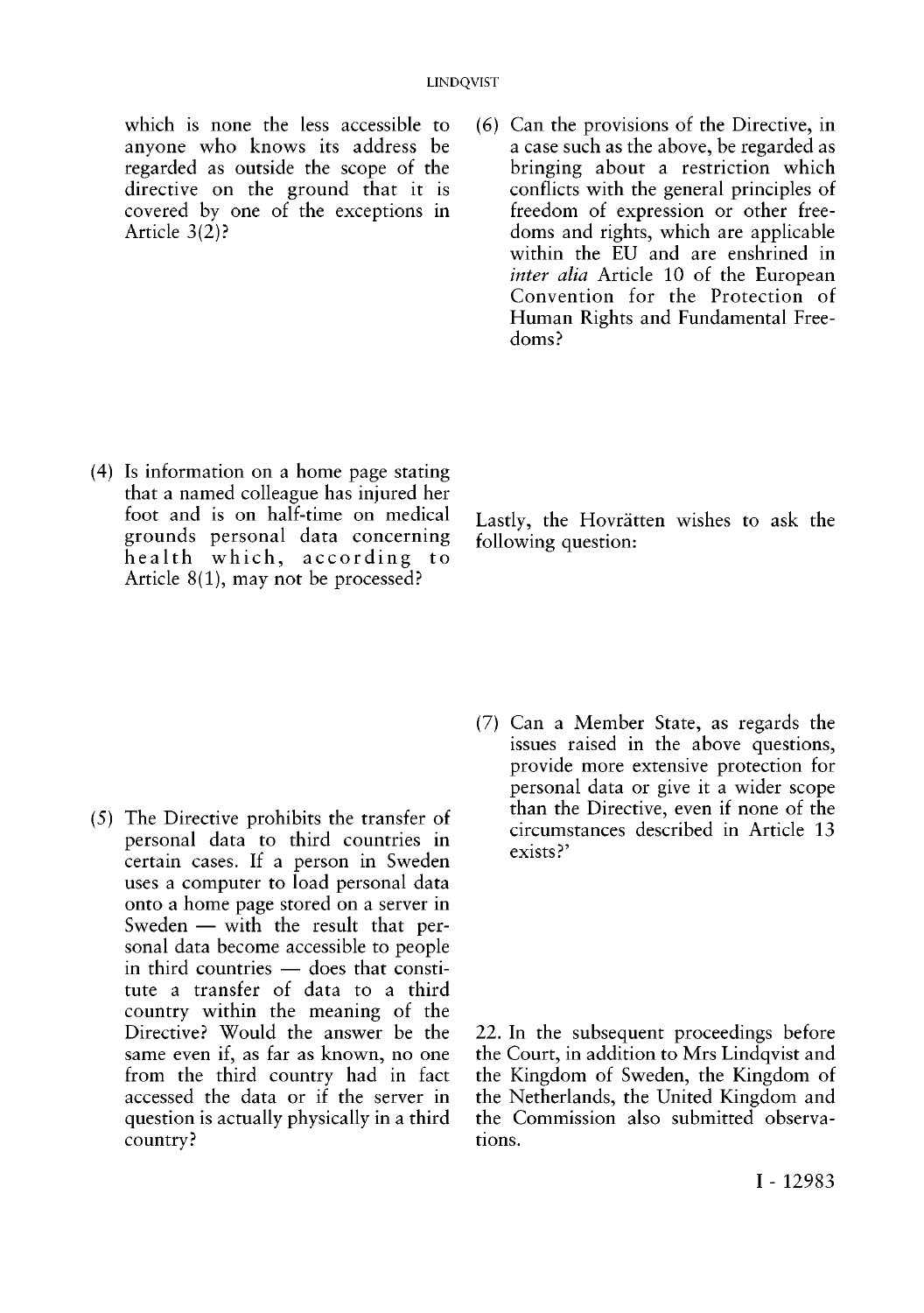**Legal analysis** 

## *Introduction*

23. As we have seen, the referring court asks the Court a number of questions about the scope of the Directive, the interpretation of Articles 8 and 25, the validity of its provisions with reference to general principles of Community law, and whether Member States may provide a higher level of protection than that afforded by the Directive.

24. With reference more specifically to the scope of the Directive, the court appears to have no doubt that there was *'processing of personal data'* in the present case, nor did any of the intervening parties express any doubt on the subject. Indeed it is clear that:

 $-$  first, the information about Mrs Lindqvist's colleagues (first name, surname, telephone number, job, hobbies, etc.) is *'personal data',* given that 'any information relating to an identified or identifiable natural person' falls into that category (Article  $2(a)$ ); and

— second, loading that information on a home page of the type at issue gives rise to a *'processing'* of personal data since, in that respect too, the Directive contains a particularly wide definition covering 'any operation or set of operations which is performed upon personal data, whether or not by automatic means such as collection, recording, organisation, storage, adaptation or alteration, retrieval, consultation, use, disclosure by transmission, dissemination or otherwise making available, alignment or combination, blocking, erasure or destruction'  $(A<sup>r</sup>$ icle  $2(b)$ ).

25. However, not all *'processing of personal data'* falls within the scope of the Directive. Article 3(1) provides that the Directive shall apply only to the processing of personal data *'wholly or partly by automatic means'* and to the processing *'otherwise than by automatic means of personal data which form part of a filing system or are intended to form part of a filing system'.* In more general terms, Article 3(2) then provides that the Directive shall not apply to the processing of personal data *'in the course of an activity*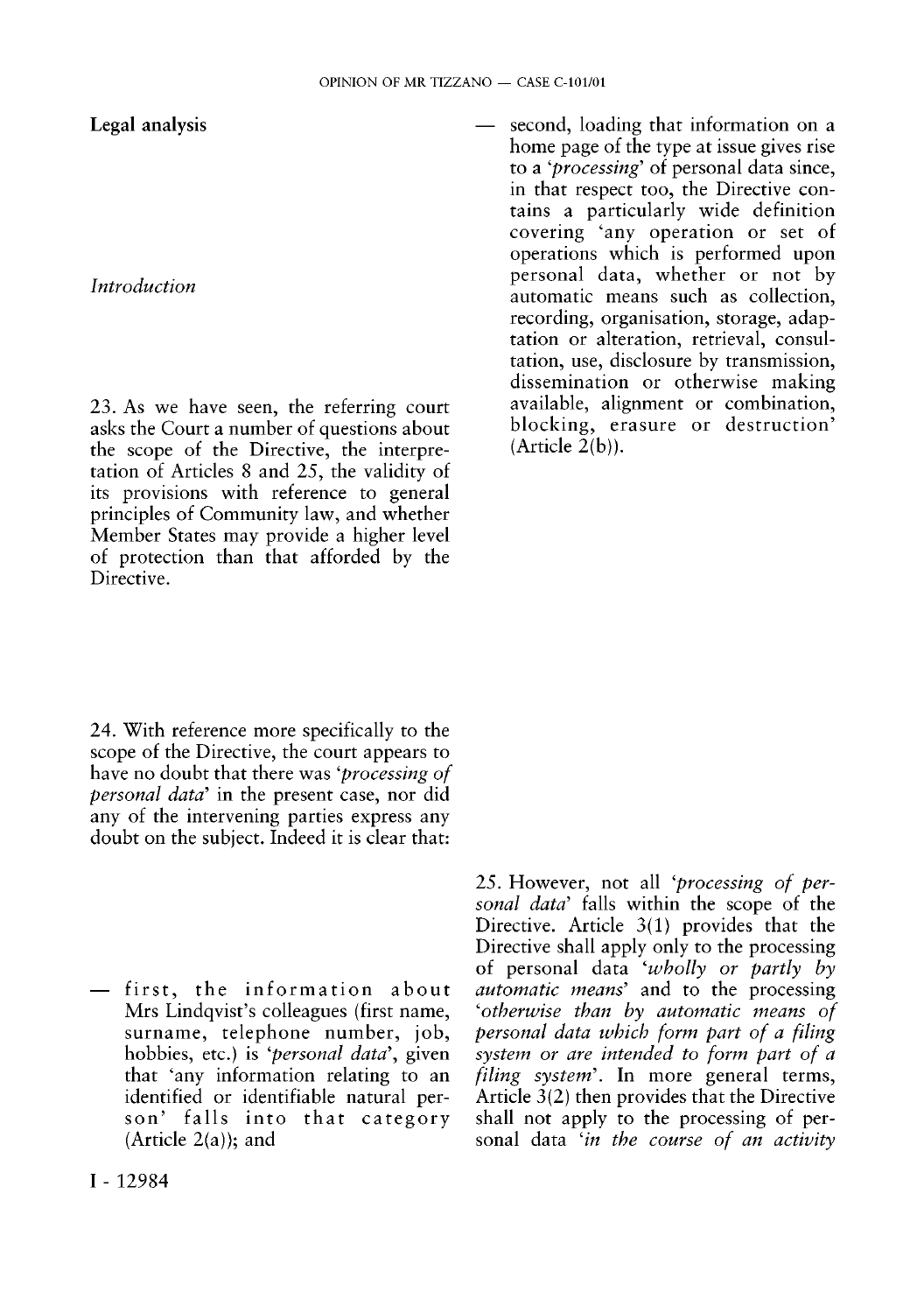*which falls outside the scope of Community law' 5* (first indent) or *'by a natural person in the course of a purely personal or household activity'* (second indent).

26. As regards the extent to which those provisions limit the scope of the Directive, the referring court therefore seeks, by its first three questions, to ascertain:

(i) whether loading the information in question on the home page constitutes a processing of personal data *'wholly or partly by automatic means'* (first question) or processing 'otherwise than *by automatic means of personal data which form part of a filing system or are intended to form part of a filing system'* (second question);

*person in the course of a purely personal or household activity'* (third question).

27. Notwithstanding the order in which the referring court has put the question, in my view the issues raised in the third question must be resolved first. Since Article 3(2) is more general, it seems to me to be clear that even the processing of personal data wholly or partly by automatic means or processing otherwise than by automatic means of personal data which form part or are intended to form part of a filing system falls outside the scope of the Directive if it is carried out in the course of an activity which falls outside the scope of Community law or by a natural person in the course of a purely personal or household activity. That being so, an affirmative answer to the third question would render examination of the first two questions superfluous. I shall therefore start by examining that question.

(ii) whether the processing of personal data of the type at issue is nevertheless outside the scope of the Directive in so far as it is carried out *'in the course of an activity which falls outside the scope of Community law'* or *'by a natural*  *The third question* 

Arguments of the parties

28. All the intervening parties submitted observations on this question, except for

 $5 - By$  way of example, the provision in question mentions the activities 'provided for by Titles V and VI of the Treaty on European Union', adding that in any case 'processing operations concerning public security, defence ity (including the economic well-being of the State when the processing operation relates to State security matters) and the activities of the State in areas of criminal law' are also excluded.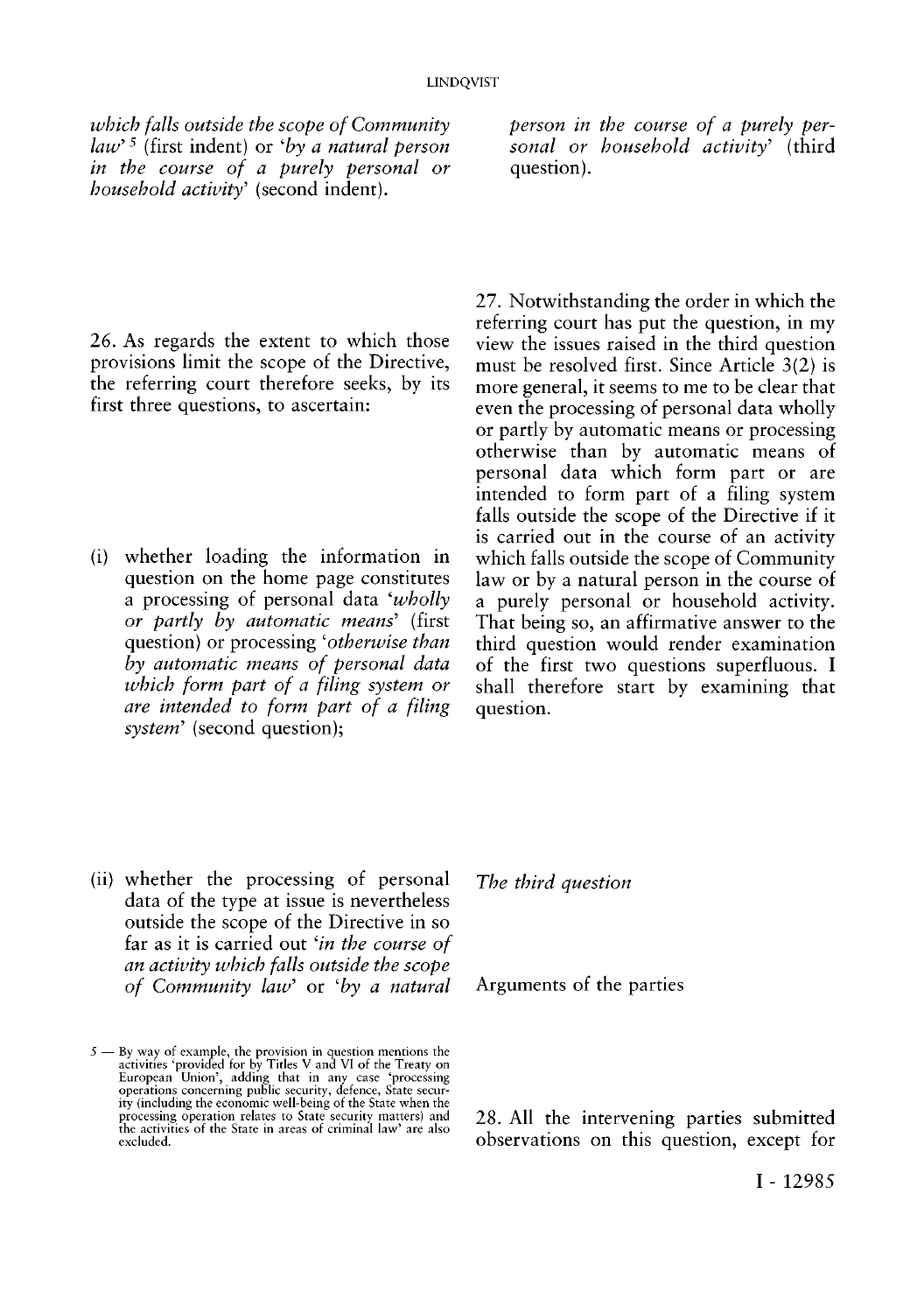the United Kingdom which confined itself to the fifth and sixth questions.

29. Mrs Lindqvist contends that the Directive only covers the processing of personal data in the course of economic activity, not processing (as in the present case) that is free of charge and unconnected with any economic activity. Otherwise, according to Mrs Lindqvist, a problem would arise with regard to the validity of the Directive inasmuch as Article 95 EC (on the basis of which the Directive was adopted) does not allow activities that have no connection with the objective of completing the internal market to be regulated at Community level. To regulate such activities by means of a harmonisation Directive adopted on the basis of that Article would in fact entail a breach of the principle enshrined in Article 5 EC that 'the Community shall act within the limits of the powers conferred upon it by this Treaty'.

30. Not without misgivings, the Swedish Government too appears to consider that loading personal data on a home page set up by a natural person exercising that person's own freedom of expression and having no connection with any professional or commercial activity does not fall within the scope of Community law. However, as regards the scope of the second indent of Article 3(2), that Government considers

31. The Netherlands Government, for its part, does not think the processing at issue is outside the scope of the Directive by virtue of the limits set by the two provisions contained in Article 3(2). In particular, it too considers that the activity in question is not of a purely personal or domestic nature inasmuch as it implies the dissemination of personal data to an unknown and unlimited number of people.

that the dissemination of personal data via the Internet cannot be described as 'a purely personal or household activity' inasmuch as it entails the transmission of that data to an indefinite number of people.

32. Lastly, according to the Commission, the scope of the Directive must be interpreted broadly as including processing of the type at issue. With reference to the first indent of Article 3(2), the Commission emphasises in particular that Community law is not confined to regulating economic activities and it points out *inter alia* that Article 6 of the Treaty on European Union requires the Union to respect fundamental rights as general principles of Community law. It adds that it is clear from the preamble to the Directive that it is intended among other things to contribute to the social progress and well-being of individuals and that it cannot be ruled out that it is intended to regulate the free movement of personal data as a social activity in the course of the completion and operation of the internal market. The Commission also considers that the activity at issue falls within the scope of Community law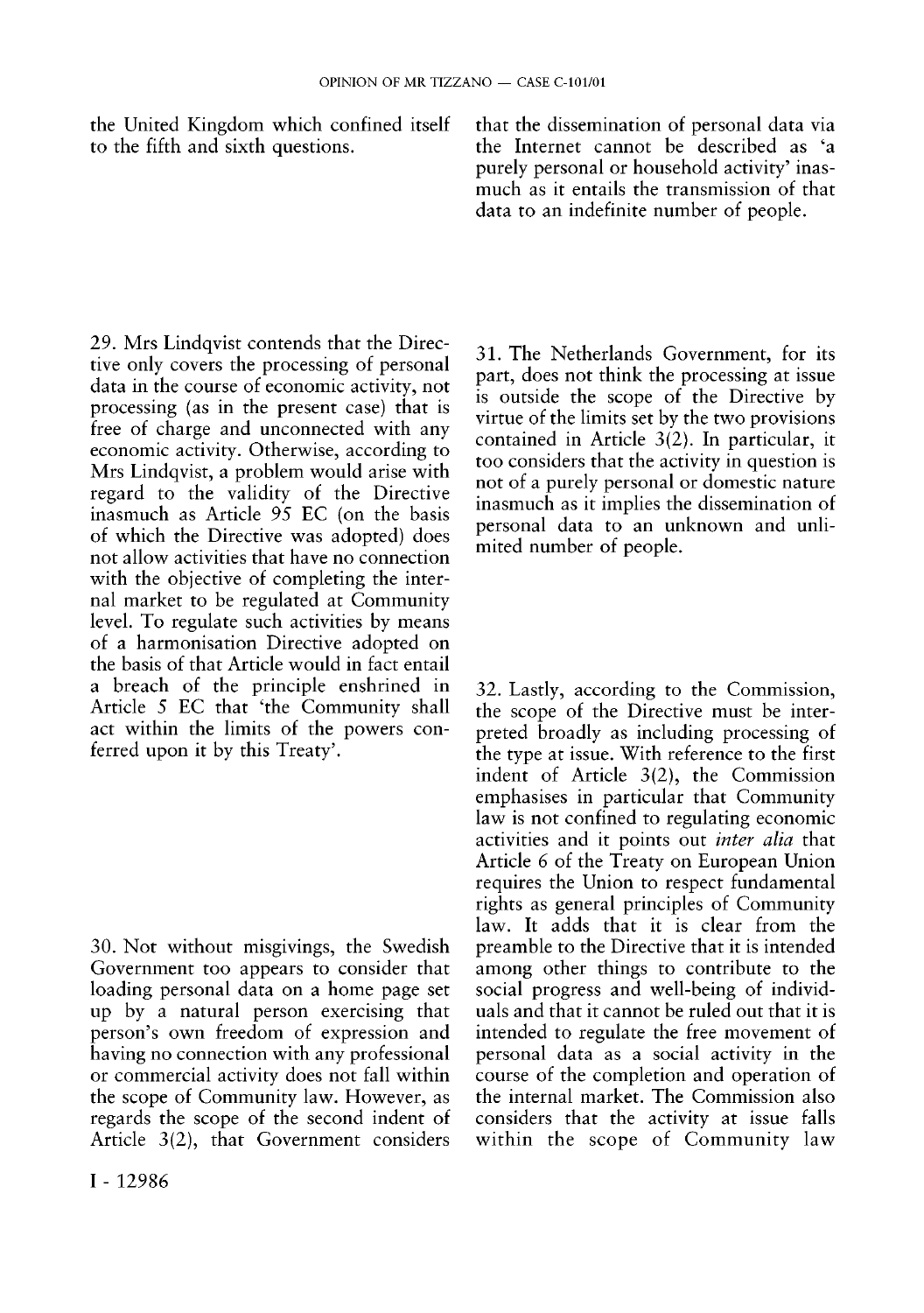because, in availing herself of services (in particular telecommunications services) connected with the use of the Internet, Mrs Lindqvist is in its view a 'person for whom... services are intended'<sup>6</sup> within the meaning of Article 49 EC. Lastly, the Commission observes that the activity at issue in the present case is not 'a purely personal or household activity' because, in the first place, a home page is accessible not only to anyone who knows its address but to anyone using a search engine and, in the second place, such activities are by definition concerned only with the private life of the person processing the data.

an activity which falls outside the scope of Community law' or 'by a natural person in the course of a purely personal or household activity'.

### Assessment

33. As I have already pointed out more than once, it must be determined here whether the processing of personal data of the type at issue is outside the scope of the Directive within the meaning of Article 3(2) in so far as it is carried out 'in the course of

34. To begin with the second aspect, I agree with the Commission and the Swedish and Netherlands Governments that processing of the type at issue cannot be regarded as 'a purely personal or household activity'. In my view, only activities such as 'correspondence and the holding of records of addresses' (mentioned as examples in the 12th recital in the preamble) fall into that category, that is to say clearly private and confidential activities that are intended to be confined to the personal or domestic circle of the persons concerned. Consequently, I do not think that an activity with a strong social connotation, such as Mrs Lindqvist's activity as a catechist in the parish community, can be regarded as falling into that category, particularly as the processing carried out by Mrs Lindqvist clearly extended beyond her personal and domestic circle, and even involved loading personal data on a home page accessible by anyone, anywhere in the world, through a specific link on a site well-known to the public (and therefore easy to find with a search engine), namely the Swedish Church's home page.

<sup>6 —</sup> In this connection, the Commission draws a comparison in particular with the well-known judgments in Joined Cases 286/82 and 26/83 *Luisi and Carbone* [1984] ECR 377 and Case 186/87 *Cowan* [1989] ECR 195.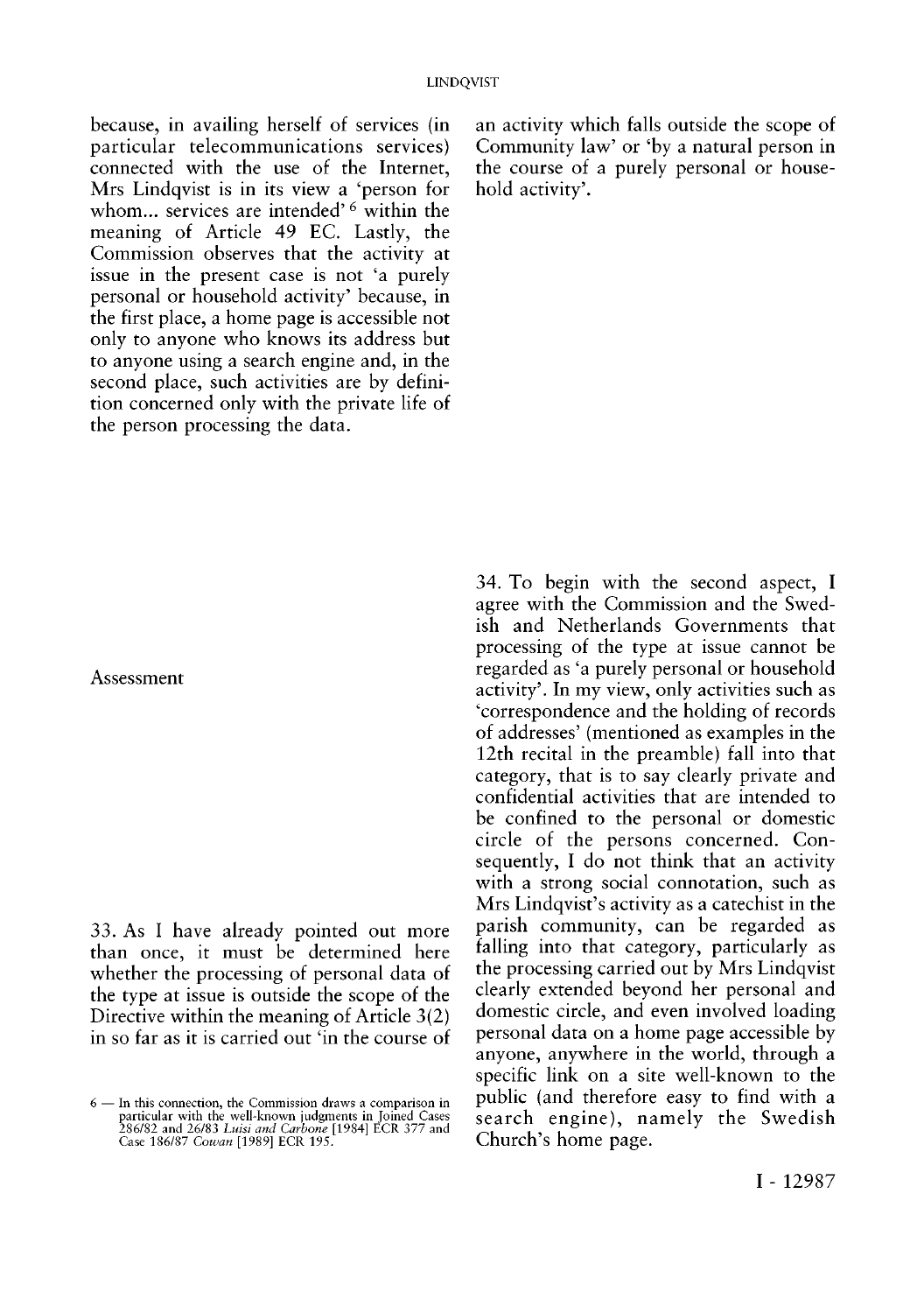35. On the other hand, I agree with Mrs Lindqvist that the processing in question was carried out 'in the course of an activity which falls outside the scope of Community law'.

36. In that connection, I note that in fact the home page in question was set up by Mrs Lindqvist without any intention of economic gain, solely as an ancillary activity to her voluntary work as a catechist in the parish community and outside the remit of any employment relationship. The processing of the personal data in question was therefore carried out in the course of a non-economic activity which had no connection (or at least no direct connection) with the exercise of the fundamental freedoms protected by the Treaty and is not governed by any specific rules at Community level. In my view, it therefore follows that that processing was carried out in the course of an activity which falls outside the scope of Community law within the meaning of Article 3(2) of the Directive.

in the case to suggest any cross-border element that could justify the application of Article 49 in the present case,  $\frac{7}{1}$  it seems to me to be abundantly clear that Article 3(2) of the Directive would be completely meaningless if all activities, even non-economic activities, for which people used telecommunications or other services were to be regarded as falling within the scope of Community law. On that premiss, the Directive would also have to be extended to cover the activities 'provided for by Titles V and VI of the Treaty on European Union' too, whenever they involve the use of those services, although those activities are expressly mentioned in Article 3(2) as examples of 'an activity which falls outside the scope of Community law'.

37. I find the Commission's reasoning contrived, when it argues that the activity in question falls within the scope of Community law because in the course of performing it Mrs Lindqvist availed herself of numerous services connected with the use of the Internet (in particular telecommunications services) and thus made use of the rights conferred by Article 49 EC. Apart from the fact that there is nothing in the order for reference or the documents

38. The Commission's argument that Mrs Lindqvist's activity falls within the scope of the Directive because the Directive is not confined to pursuing economic objectives but also has objectives connected with social imperatives and the protection of fundamental rights also seems contrived to me.

<sup>7 —</sup> Among many relevant judgments, see most recently those in<br>Case C-108/98 RLSAN. [1999] ECR I-5219, paragraph 23;<br>Case C-97/98 *Jägerskiöld* [1999] ECR I-7319, paragraph<br>42; and Joined Cases C-51/96 and C-191/97 *Deliège*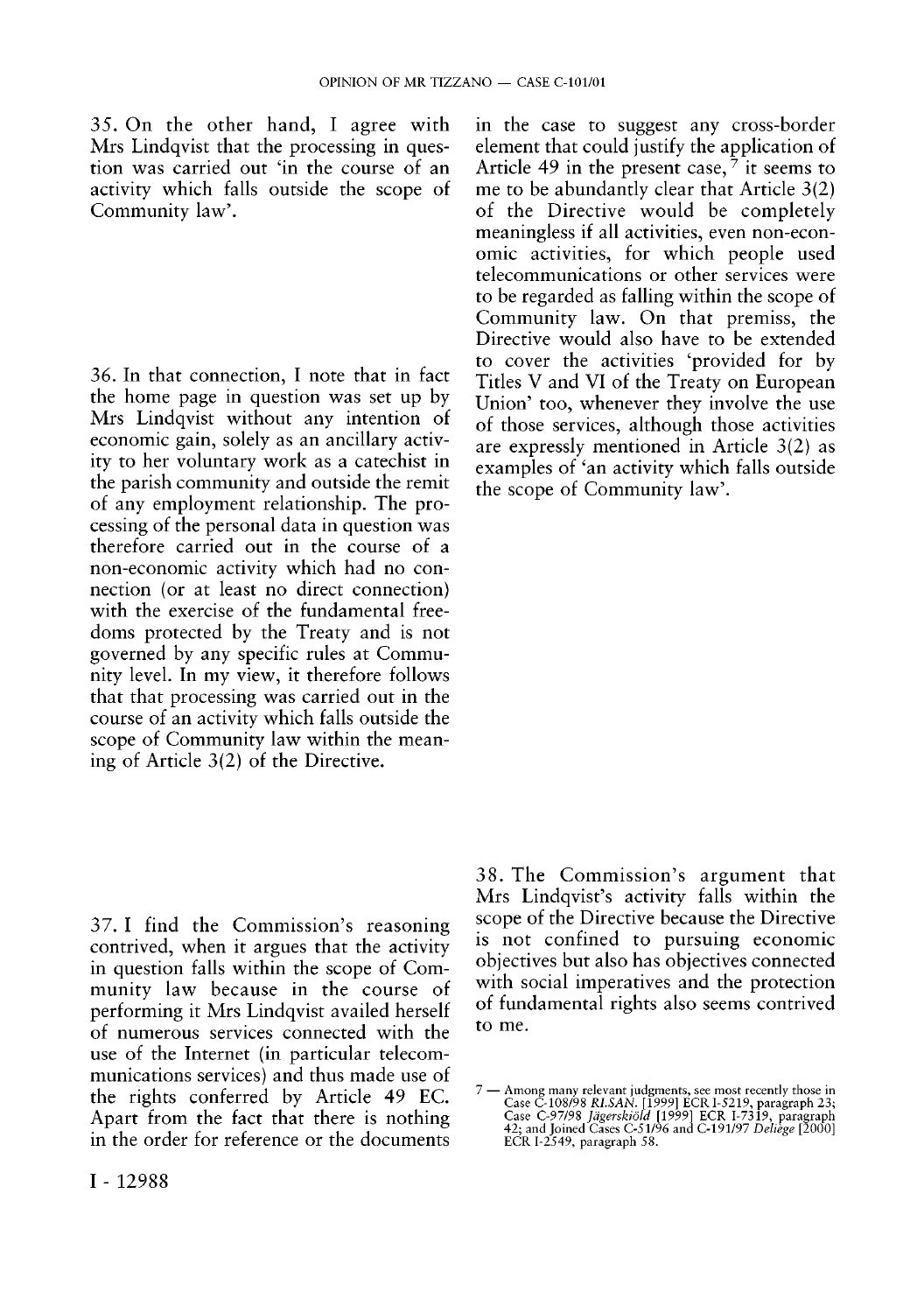39. In that connection, it should be borne in mind that the Directive was adopted on the basis of Article 100a of the Treaty to encourage the free movement of personal data through the harmonisation of the laws, regulations and administrative provisions of the Member States on the protection of individuals with respect to the processing of such data. In particular, the Community legislature wanted to establish a level of protection 'equivalent in all Member States' in order to remove the obstacles to flows of personal data resulting from the 'difference in levels of protection of the rights and freedoms of individuals, notably the right to privacy,... afforded in the Member States' (seventh and eighth recitals) <sup>8</sup> because, once the harmonisation Directive was adopted, 'given the equivalent protection resulting from the approximation of national laws, the Member States will no longer be able to inhibit the free movement between them of personal data on grounds relating to protection of the rights and freedoms of individuals, and in particular the right to privacy' (ninth recital).

40. It is of course true that, in determining the level of protection 'equivalent in all Member States', the legislature took account of the need to 'contribute to economic and social progress' and (above all) to safeguard 'the fundamental rights of individuals' (second and third recitals) in

order to ensure a 'high level' of protection of those rights (tenth recital). However, all this was conceived in the course of and with a view to achieving the main objective of the Directive, namely the free movement of personal data inasmuch as it is held to be 'vital to the internal market' (eighth recital).

41. Contributing to economic and social progress and safeguarding fundamental rights therefore represent important values and imperatives which the Community legislature took into account in framing the harmonised rules required for the establishment and functioning of the internal market but they are not *independent*  objectives of the Directive. Otherwise, it would have to be assumed that the Directive was intended to protect individuals with respect to the processing of personal data to the point of disregarding the objective of encouraging the free movement of such data, with the absurd consequence that the only processing to fall within its scope would be processing for the purpose of activities which had some social significance but no connection with the establishment and functioning of the internal market.

42. Also, as Mrs Lindqvist has pointed out, if in addition to the aim of encouraging the free movement of personal data in the internal market, the Directive were held to have other, independent, objectives connected with social imperatives and the

<sup>8 —</sup> The seventh recital emphasises in particular that this difference may 'constitute an obstacle to the pursuit of a number of economic activities at Community level, distort competition and impede authorities in the discharge of their responsibilities under Community law'.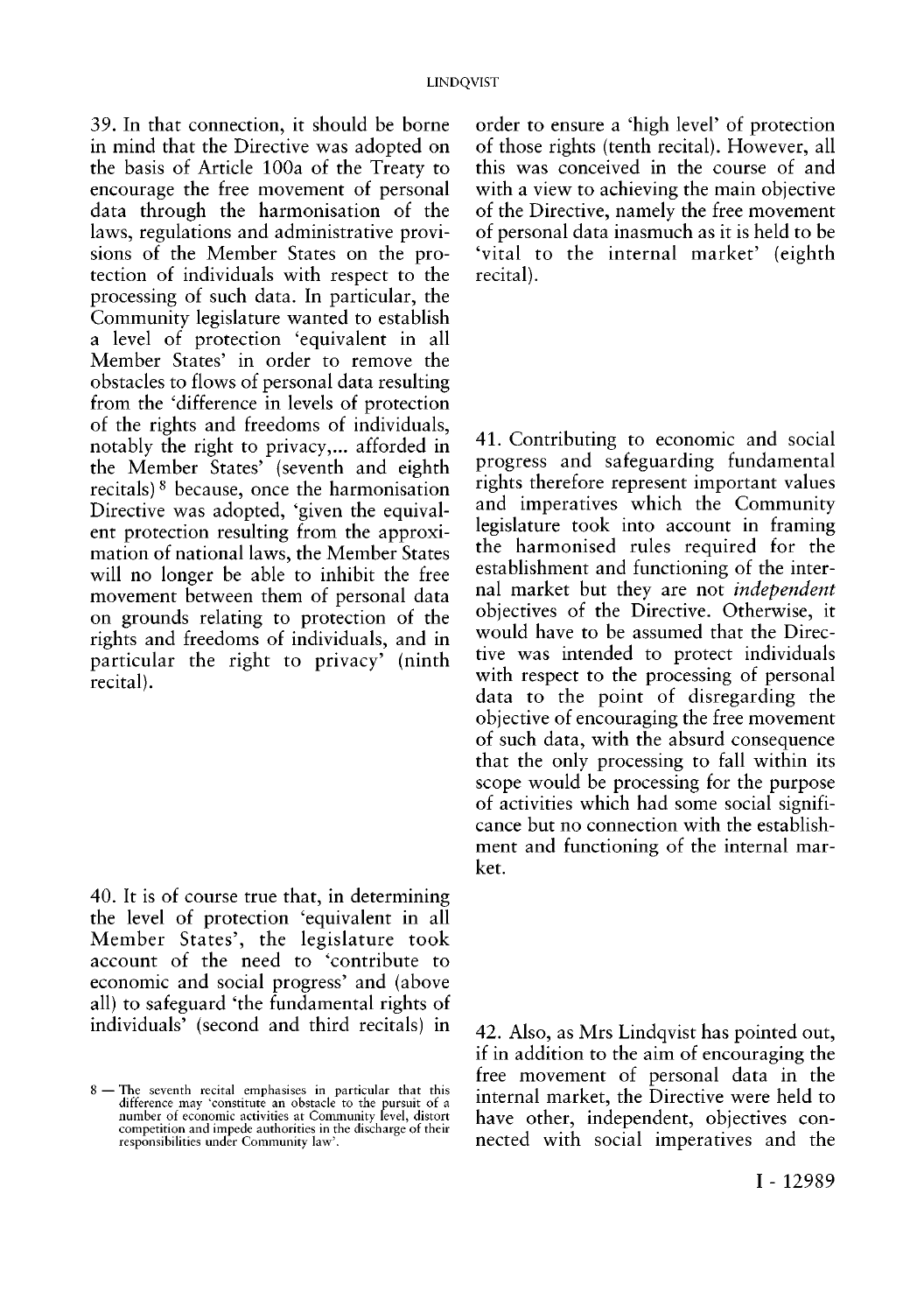protection of fundamental rights (in particular the right to privacy), the very validity of the Directive might be called into question, since in that case its legal basis would be manifestly inadequate. Article 100a could not be cited as a basis for measures that went beyond the specific aims mentioned in that provision, that is to say measures that were not justified by the objective of encouraging 'the establishment and functioning of the internal market'.

43. I note in this connection that quite recently, in the well-known judgment annulling Directive 98/43/EC <sup>9</sup> for lack of legal basis, the Court had occasion to make it clear on this very point that 'the measures referred to in Article 100a(1) of the Treaty are intended to improve the conditions for the establishment and functioning of the internal market. To construe that article as meaning that it vests in the Community legislature a general power to regulate the internal market would not only be contrary to the express wording of the provisions cited above but would also be incompatible with the principle embodied in Article 3b of the EC Treaty (now Article 5 EC) that the powers of the Community are limited to those specifically conferred on it'.<sup>10</sup> With specific reference to the protection of fundamental rights, I would point out that

I - 12990

in its noted Opinion 2/94, delivered after the adoption of the Directive, the Court expressly stated that 'no Treaty provision confers on the Community institutions any general power to enact rules on human rights'.<sup>11</sup>

44. In the light of all the foregoing observations, I therefore propose that the answer to this question should be that, pursuant to the first indent of Article 3(2) of the Directive, processing of personal data which consists of setting up a home page of the type at issue without any intention of economic gain, solely as an ancillary activity to voluntary work as a catechist pursued in the parish community and outside the remit of any employment relationship does not fall within the scope of the Directive.

### *The other questions*

45. Having come to the conclusion that processing of personal data of the type at issue does not fall within the scope of the Directive, I do not think there is any need to examine the other questions put by the referring court.

<sup>9 —</sup> Directive 98/43/EC of the European Parliament and of the Council of 6 July 1998 on the approximation of the laws, regulations and administrative provisions of the Member States relating to the advertising and sponsorship of tobacco products (OJ 1998 L 213, p. 9).

<sup>10 —</sup> Judgment in Case C-376/98 *Germany* v *Parliament and Council* [2000] ECR I-2247, paragraph 83.

<sup>11 —</sup>Opinion 2/94 of 28 March 1996 [1996] ECR I-1759, point 27.